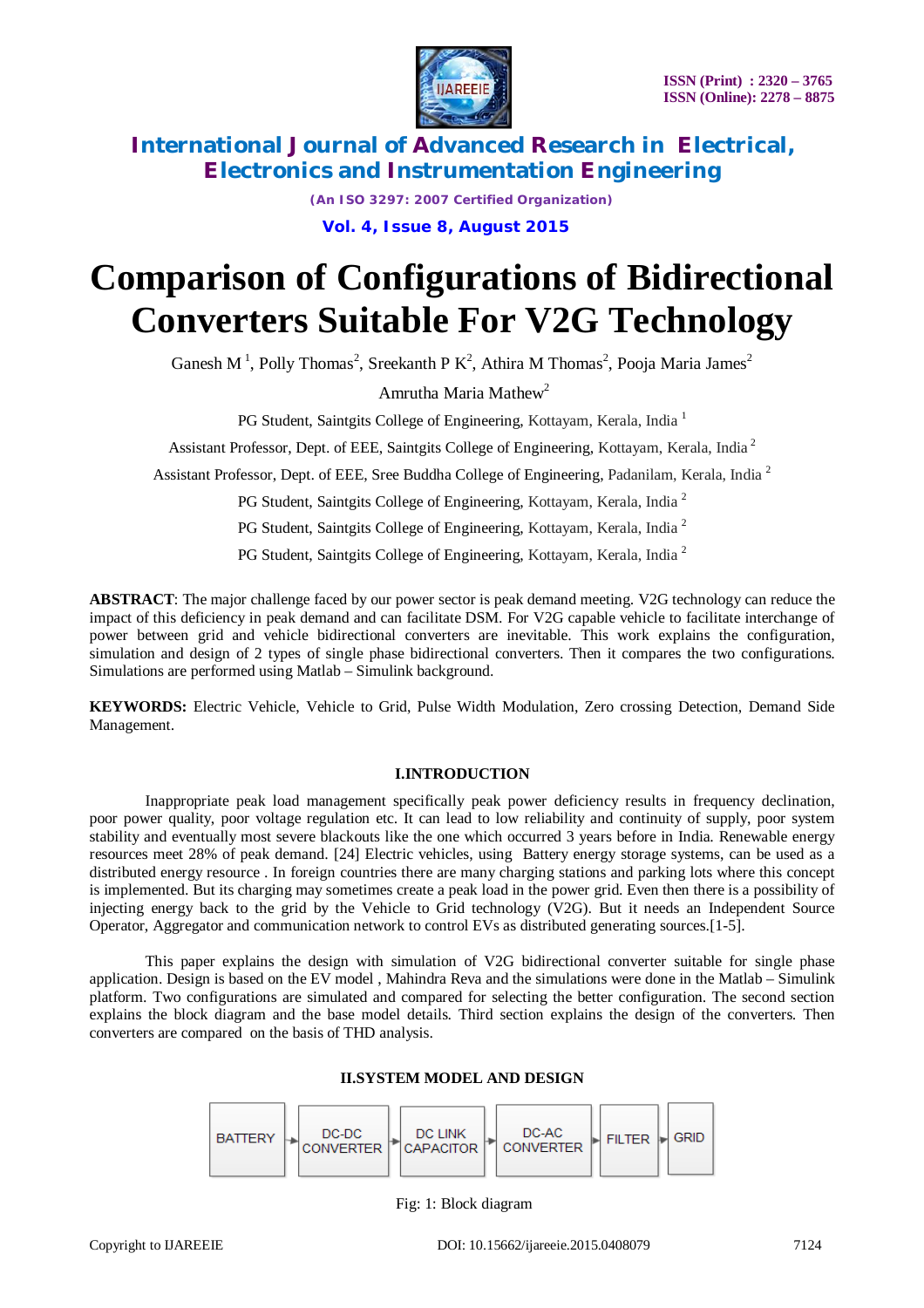

*(An ISO 3297: 2007 Certified Organization)*

### **Vol. 4, Issue 8, August 2015**

Fig:1 shows the system configuration.Since most of the people those who own EV are having charging outlets at their homes which is single phase, this paper considers the design of single phase converters with bidirectional capability. Here we are considering Mahindra Reva as our base model or EV for design and simulation purpose. It uses an arrangement of 8 cells in series; each cell is having a rating of 6volts and the capacity of each cell is 200 Ampere hours.

#### **OUTPUT POWER:**

As we are using the vehicle for injecting power to grid and also since we have to use the battery power to drive the motor of the vehicle, which is the primary purpose, we are limiting the battery power usage by 30% for grid injection. Remaining 70% is for driving purpose. This means that before delivering the power to grid for DSM the SOC of the battery is checked. It should be greater than 70% for grid injection as we have limited. So the calculation of total power that can be delivered is as follows:

Battery Voltage =  $6V$  Number of cells =  $8$ Ampere Hour capacity =  $200$ Ah Total capacity of battery bank =  $200x6x8 = 9600$ Wh Power that can be delivered to grid =  $(100 - 70)$ % of SOC = 30% of 9600 = 2880Wh

#### **DC – DC CONVERTER:**

Battery bank voltage V<sub>in</sub> = 48V DC link voltage V<sub>0</sub> = 80V<br>We know that V<sub>0</sub> / V<sub>in</sub> = 1 / (1 - D) D = 0.4, Where D is the duty cycle. We know that  $V_0 / V_{in} = 1 / (1 - D) D = 0.4$ , Maximum current;  $I_0 = (W \times h) / V_0 = 36A$ Take 5 % ripple current  $= 1.8$ A Switching frequency  $F_s = 10000 \text{Hz}$ Load resistance can be calculated as:  $R = Vo^{2} / W = 2.222 \text{ohms}.$ 

For controlling the switching of the boost converter PI controller was used. Ki value as 1 and Kp value is taken as 0.01. The voltage error is measured and fed back to the controller for the switching purpose so as to regulate the output voltage.

#### **DC - AC CONVERTER**

It includes an inverter, it's control and a filter circuit. IGBT based H-bridge configuration is used. Equations for design are given in the reference.[25] . To eliminate harmonics, filter circuit is included at the output side of the converter. S rated is the kVA rating of the converter. T is the time period corresponding to the grid frequency. ∆r is the power variation in watts. ∆x is the allowable dc bus voltage change. Ma the inverter modulation index and RAF the Ripple Attenuation Factor.

| Boost converter inductance, $Ldc = (RD(1 - D2)) / (2Fs)$                                         |              |                                       |  |  |
|--------------------------------------------------------------------------------------------------|--------------|---------------------------------------|--|--|
| Take Srated = $2.880kVA$                                                                         | $T = 20$ ms. | $\Delta r = 2880W$                    |  |  |
| Power factor = $0.95$                                                                            | $Vdc = 80V$  | $\Delta x = 8$                        |  |  |
| $Ma = 0.9$                                                                                       |              |                                       |  |  |
| DC link capacitor Cdc = (Srated x 2n x $\Delta$ r x pf)/(Vdc <sup>2</sup> x $\Delta$ x) = 2137uF |              |                                       |  |  |
| Inverter side inductor Lsource                                                                   |              |                                       |  |  |
| $=(Vgrid^2/(THD x Stated x 2T x Fs))\sqrt{((T^2/18)(1.5-(4\sqrt{3}/11))Ma+(9 Ma 2/8))})$         |              |                                       |  |  |
| $= 0.7073$ mH                                                                                    |              |                                       |  |  |
| Filter capacitor Cfilter = $71uF$                                                                |              | Filter inductor Lsource = $0.13449mH$ |  |  |
| $Rfilter = 0.42527 ohms$                                                                         |              |                                       |  |  |
|                                                                                                  |              |                                       |  |  |

#### **III. SIMULATION AND DESCRIPTION OF TWO TYPES OF CONVERTERS**

Two types of converters are compared in this paper, type-1 which is based on the zero crossings and on off control and the type-2 is based on the Pulse Width Modulation (PWM). Table 1 given below summarizes all the design and simulation parameters.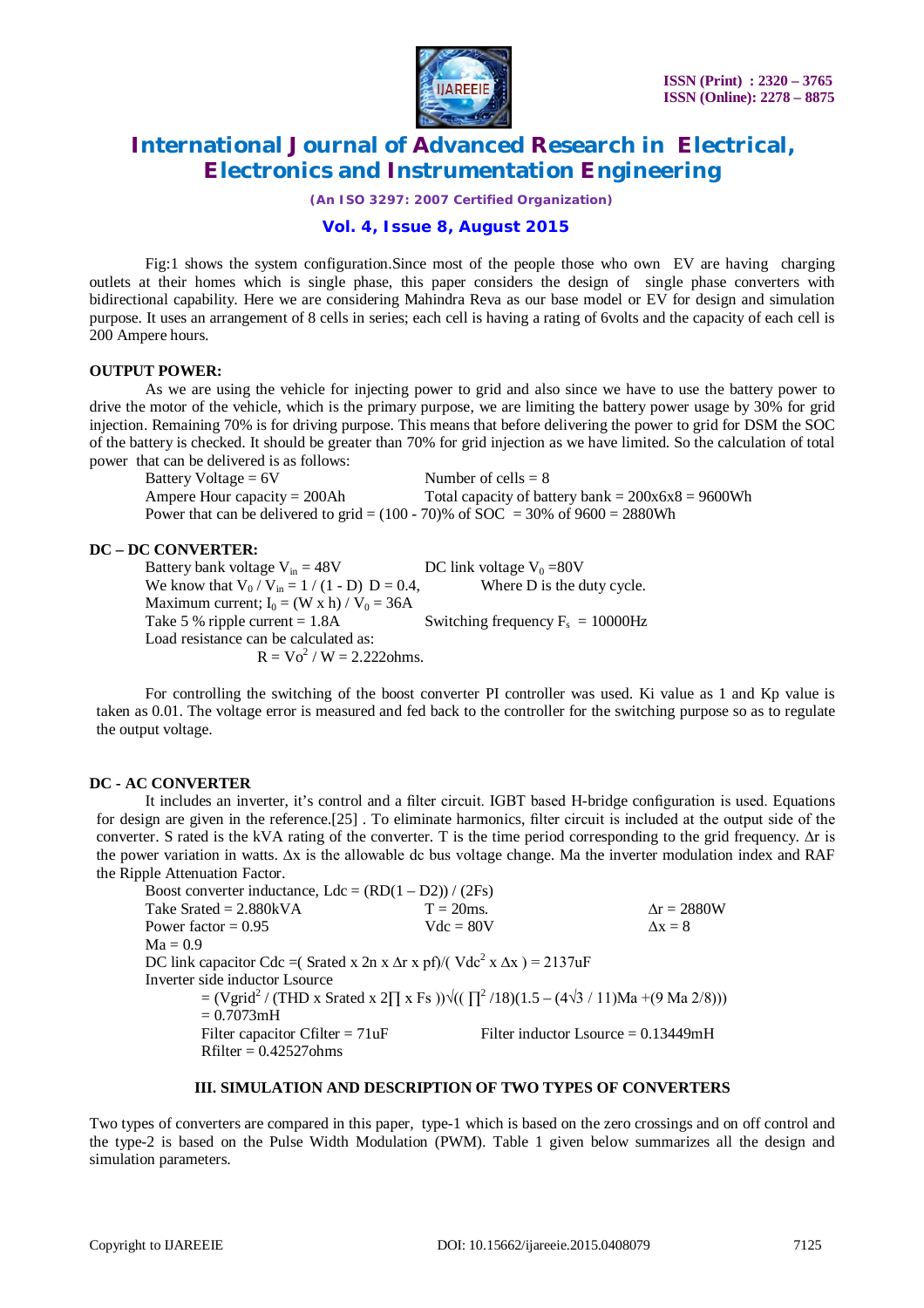

*(An ISO 3297: 2007 Certified Organization)*

### **Vol. 4, Issue 8, August 2015**

#### Table 1: Circuit Parameters

| <b>PARAMETERS</b>                      | <b>VALUES</b> |  |
|----------------------------------------|---------------|--|
| Vin                                    | 48V           |  |
| Ldc                                    | 46uH          |  |
| Cdc                                    | 2137.5uF      |  |
| Vo                                     | <b>80V</b>    |  |
| Kp                                     | 0.01          |  |
| Ki                                     |               |  |
| Linv                                   | 0.7073mH      |  |
| Lsource                                | 0.1344mH      |  |
| Cfilter                                | 71uF          |  |
| Rfilter                                | 0.42527ohms   |  |
| AC source voltage(through transformer) | 75V           |  |
| Load                                   | 5kW,80V,50Hz  |  |

#### **Type-1 Configuration**

Fig 2 shows the type 1 switching configuration. In the type-1 converter, the grid voltage is fed back to the switching sub system. Zero Crossing Detectors(ZCD) decides whether to turn on or turn off the IGBT switches by generating pulses. One of the ZCD detects the positive half cycle of the utility grid voltage and other the negative half cycle. The output of ZCDs are again compared with carrier pulses generated by the pulse generators and are used to trigger the IGBT gates. Here the carrier frequency is 10kHz. When both the carrier pulses and ZCD output coincides, corresponding IGBT group gets triggered. H – bridge inverter configuration with 4 IGBTs are used. The main advantage of this converter scheme is that, as the pulses from the ZCDs are used, the converter can easily follow up the frequency changes in the grid in a co-ordinated manner with out any controller aid. When the IGBTs are switched ON, as the dc link voltage (80V )is greater than the grid voltage as seen from the grid/load side, power flows from battery to the load/grid. Same happens during the negative half cycle. Figure 4 shows the Subsystem for Inverter switching using type-1 configuration.



Fig 2: Type-1 configuration – Switching Subsystem for Inverrter

#### **Type-2 Configuration**

In order to reduce the THD further and to make the waveform shapes more sinusoidal we can make use of the Pulse Width Modulation in the type-2 configuration. The sinusoidal voltage wave form from the source, which is taken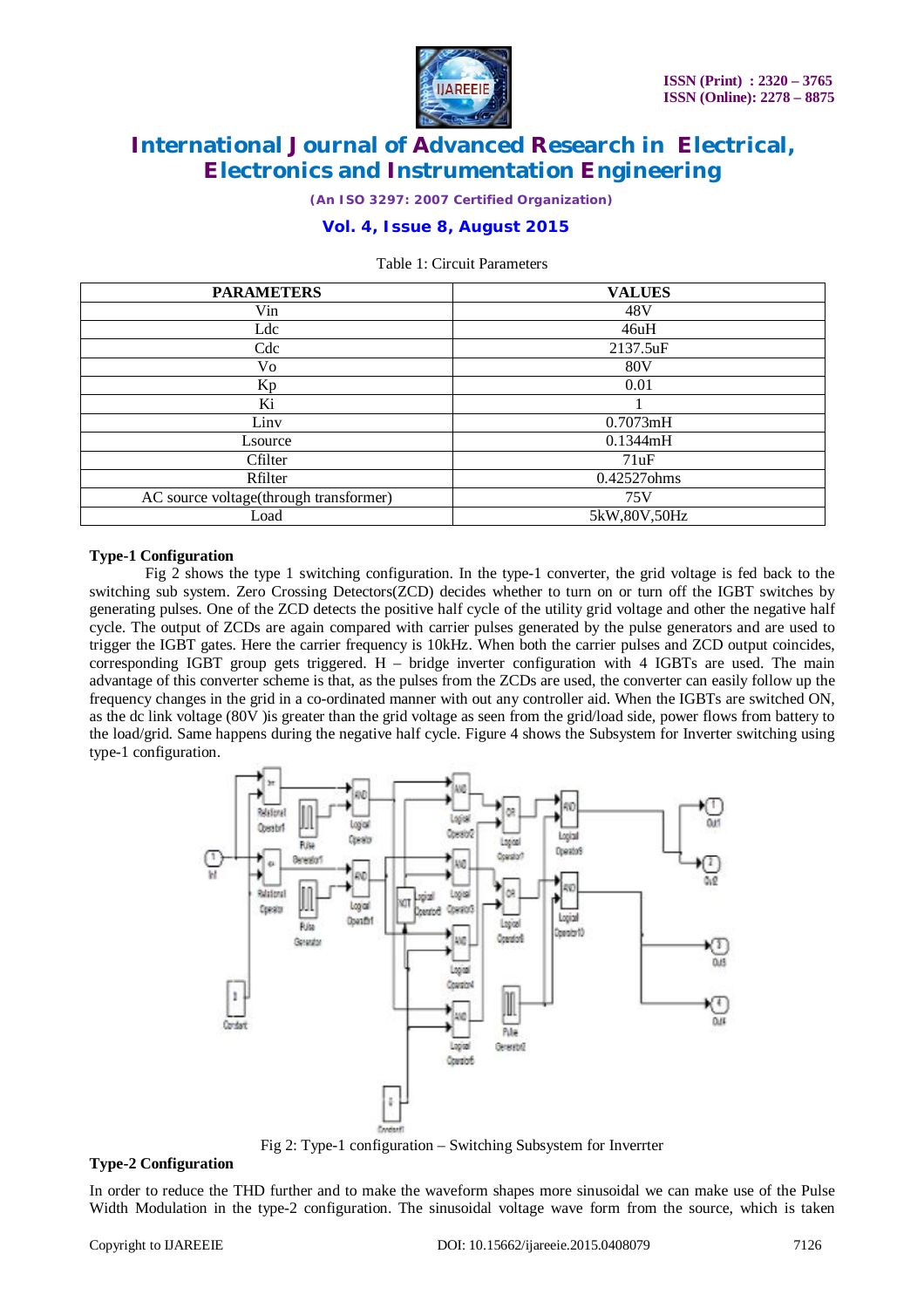

*(An ISO 3297: 2007 Certified Organization)*

### **Vol. 4, Issue 8, August 2015**

through a voltage feed back loop is compared with the a carrier waveform of triangular shape having a higher carrier frequency and the resultant pulses are used for triggering the converter switches. Here the carrier frequency is again set to 10kHz. When the amplitude of the voltage feed back becomes greater than the triangular carrier, corresponding IGBT pair in the H-bridge inverter is triggered ON. Other pair is turned ON after a delay of 10mS which corresponds to the time delay of 1 half cycle. Also a new control circuit is introduced to make the converter operate as an inverter wheb the SOC is above 70% and as rectifier if the SOC is below 70%. Figure 3 shows the Subsystem for Inverter switching using type-2 configuration. Main disadvantage is that, delay must be adjusted according to the change in grid frequency dynamically. Otherwise we will lose the synchronism. Fig 3 shows Type-2 configuration – Switching subsystem for Inverter in which PWM is given importance.



Fig 3: Type-2 configuration – Switching Subsystem for Inverter.



Fig 4: Matlab-Simulink model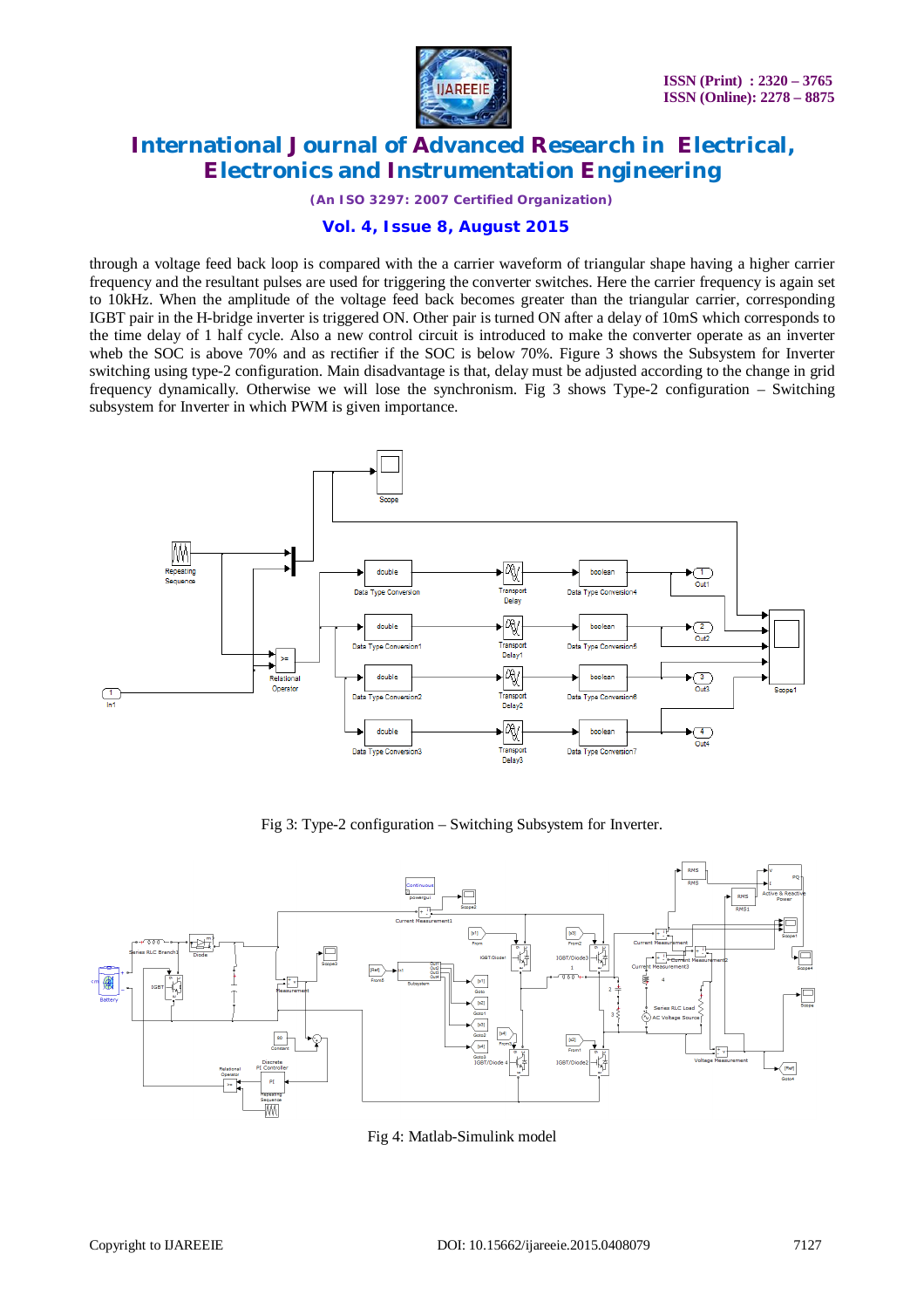

*(An ISO 3297: 2007 Certified Organization)*

### **Vol. 4, Issue 8, August 2015**

#### **IV. COMPARISON AND RESULTS**

We have figure:4, the Matlab – simulink model for type 1 and 2 converters, in which the differences are only in switching subsystems . Comparisons are made on the basis of current THD analysis, ease of synchronization and charging discharging control. Figures below shows the current waveforms of both type of converters. Type -1 configuration has more distorted current waveforms and greater THD than Type -2 configuration. Table 2 shows the THD analysis results and also compares both types of converters. In type -1, since the pulses generated by pulse generator and ZCD output are the only factors that governs the switching mechanism, it is not possible to control the charge/discharge rate directly. But in case of PWM, current control schemes can be easily done. It must be noted that in both types, mode selection (ie: charging/discharging) can be easily included. Also as power injected increases, THD is also found to be increasing in the case of Type-1 converter to drastic level, which cannot be allowed as per standards. Also in Type -2, as feed back is taken from the grid voltage, distortions in grid voltages can lead to higher THD which is not allowable. In case of Type- 1, grid voltage distortions, noises and spikes can lead to false triggering of ZCDs which further increase the THD.



Fig 6: Current Waveforms for load,source and inverter in type-2 converter.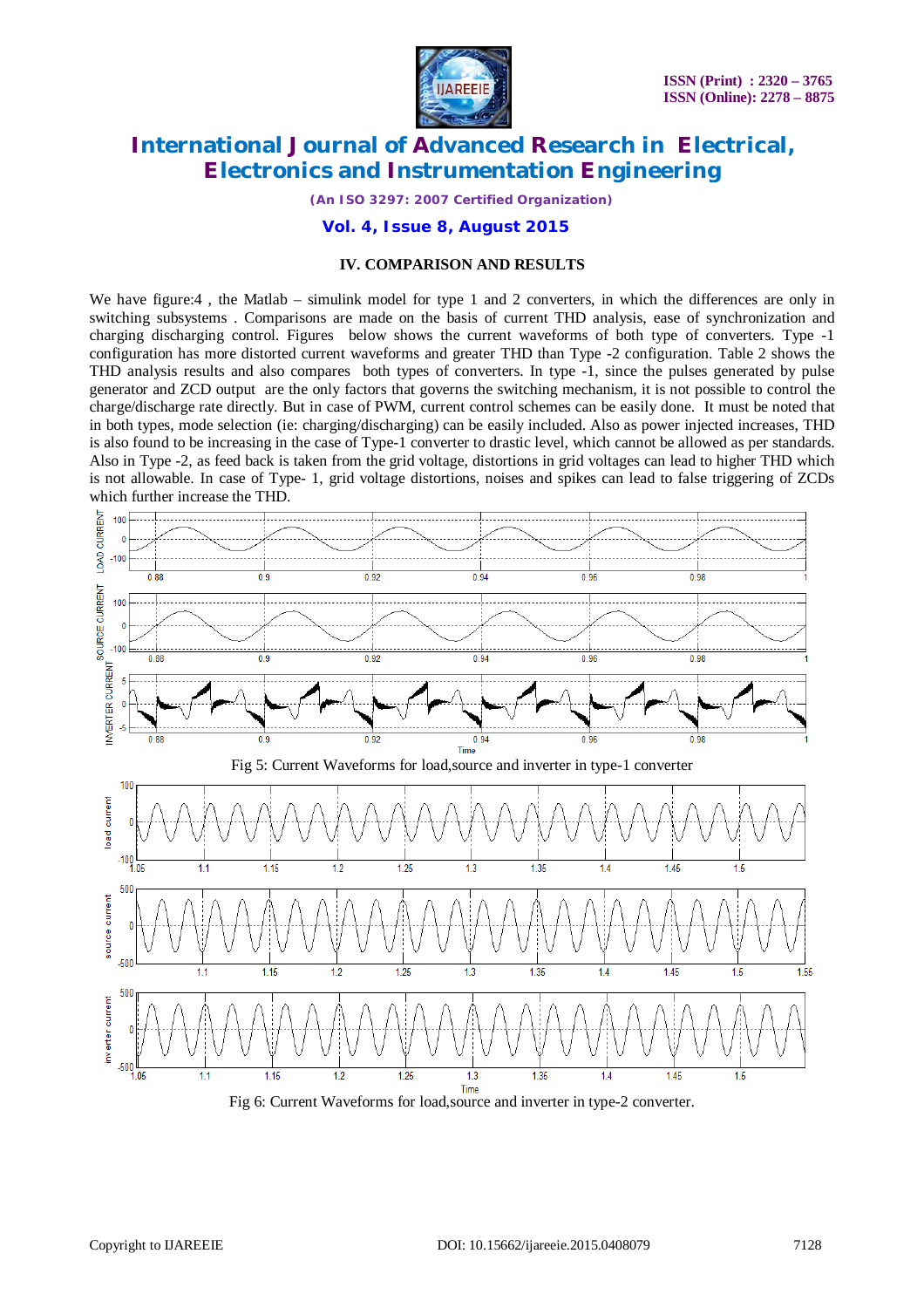

*(An ISO 3297: 2007 Certified Organization)*

**Vol. 4, Issue 8, August 2015**



Fig 7: THD analysis result of source current waveform of type-1 configuration.



Fig 8: THD analysis result of source current waveform of type-2 configuration.

| racio. $\omega$ comparison at a grantee. |                  |                   |  |  |
|------------------------------------------|------------------|-------------------|--|--|
| <b>CRITERION</b>                         | TYPE-1           | TYPE <sub>2</sub> |  |  |
| THD (source current)                     | 0.99%            | 0.33%             |  |  |
| THD (load current)                       | 3.33%            | 0.22%             |  |  |
| THD (inverter current)                   | 44.33%           | 0.34%             |  |  |
| Synchronization                          | Automatic        | Delay adjustment  |  |  |
| Charge/discharge rate control            | Not possible     | Possible          |  |  |
| Charge/discharge mode selection          | Possible         | Possible          |  |  |
| Effect of distortions in grid voltage    | False triggering | THD increases     |  |  |

### Table:2 Comparison at a glance.